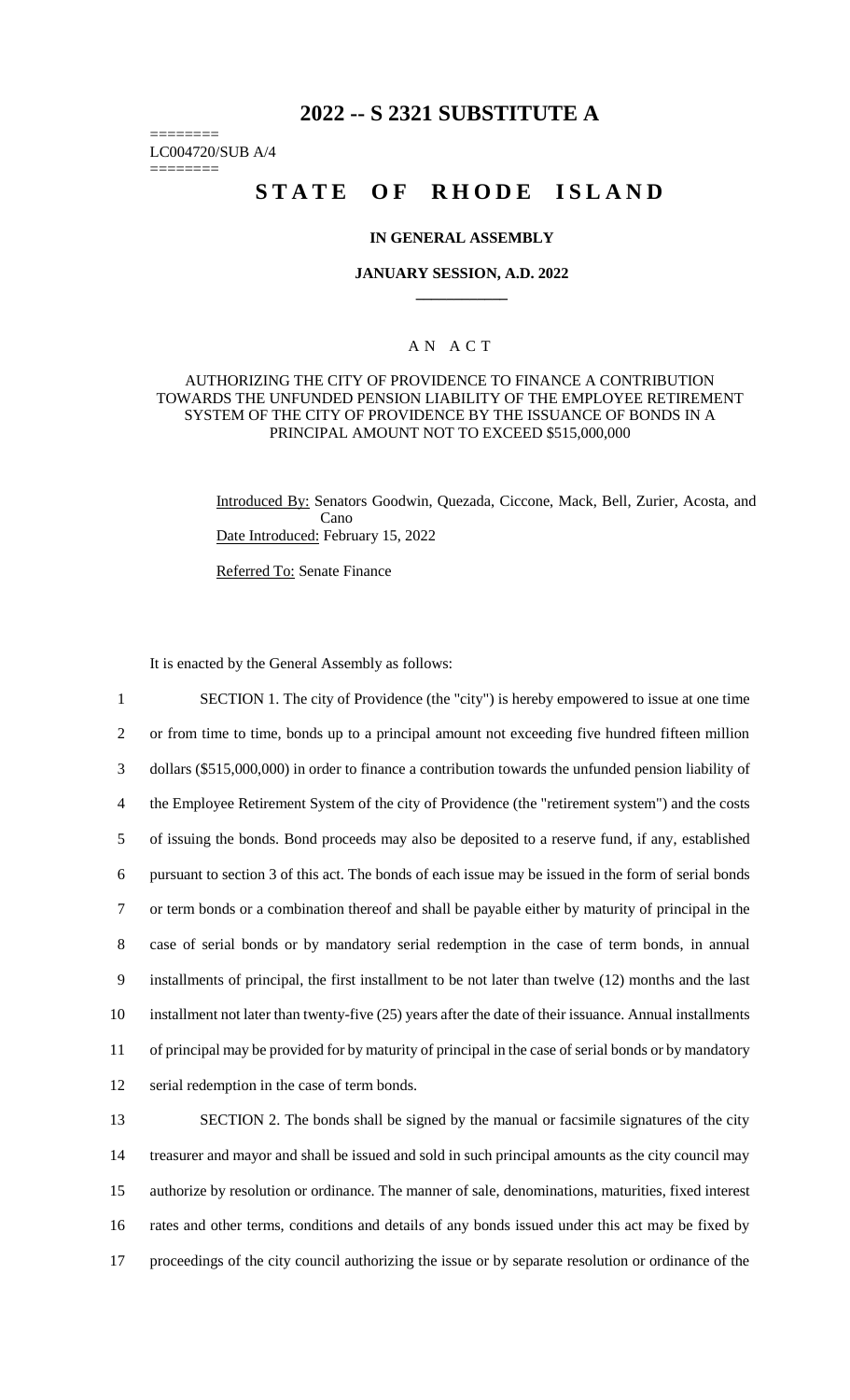city council or, to the extent provisions for these matters are not so made, they may be fixed by the officers authorized to sign the bonds. The bonds shall be sold at a "true interest cost" not in excess of four and nine-tenths percent (4.9%) per annum. The true interest cost shall be calculated as that rate which, as of the date of delivery of the bonds, discounts semiannually all future payments of principal and interest payments with respect to the bonds to the aggregate amount of bond proceeds. For purposes of this calculation, the amount of bond proceeds is adjusted by any accrued interest, original issue discount or original issue premium. The bonds shall be sold with the city retaining the right to redeem the bonds without penalty or redemption premium on a date not later than ten (10) years after issuance. In addition to any other security provided by law, bonds issued hereunder may, in the discretion of the city treasurer and mayor, be secured or supported, in whole or in part, by insurance or by lines or letters of credit or other credit or liquidity facilitates provided by any bank, trust company, insurance company or other financial institution, but the city shall not enter into an interest rate swap or other derivative transaction in connection with the bonds. The proceeds derived from the sale of the bonds shall be delivered to the city treasurer, and such proceeds, exclusive of premiums and accrued interest, shall be: (1) Deposited in the retirement system pension trust fund; (2) Deposited to the reserve fund, if any, established pursuant to section 3 of this act; and (3) Expended for payment of costs in connection with the issuance of the bonds. No purchaser of any bonds under this act shall be in any way responsible for the proper application of the proceeds derived from the sale thereof. The proceeds of bonds issued under this act shall be deemed appropriated for the purposes of this act without further action than that required by this act. The bonds authorized by this act may be consolidated for the purposes of issuance and sale with any other bond issue of the city heretofore or hereafter authorized; provided that, notwithstanding any such consolidation, the proceeds from the sale of the bonds authorized by this act shall be expended for the purposes set forth above.

 SECTION 3. The city council, by resolution or ordinance, is authorized to establish a reserve fund, from bond proceeds or monies other than bond proceeds, for the purposes of this act upon such terms and conditions as the city council shall determine. Any such reserve shall be held and controlled by the city and shall be separate from any other reserve or fund of the city allowed or required by statute. The city council shall establish a method to calculate any minimum value to be maintained in the reserve, the required amount of any periodic contribution to the reserve and shall prescribe conditions for expenditures from the reserve, its only permitted uses being to make contributions to the retirement system, to pay principal and interest on the bonds, and to redeem bonds.

SECTION 4. The city council may, by resolution or ordinance, authorize that a portion of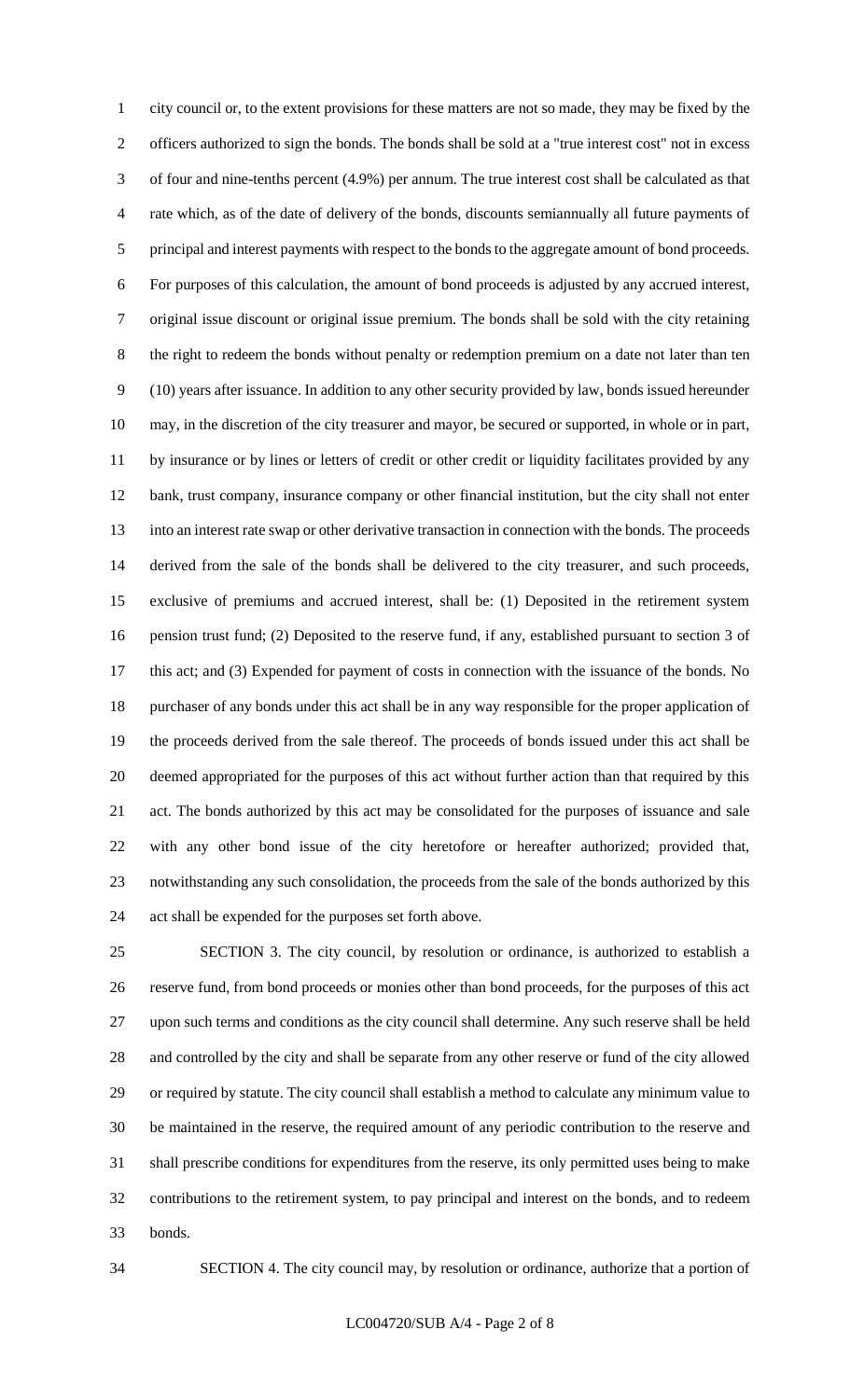its real property taxes, tangible property taxes and motor vehicle excise taxes be escrowed, segregated or separately deposited for the payment of principal and interest on the bonds, making contributions to the retirement system and making deposits to the reserve fund described in section 3 of this act. The city is authorized to enter into escrow agreements, intercept arrangements, and other banking arrangements to effectuate the intent of this section which agreements may have a term of years up to the final maturity of the bonds. If authorized by the city council, the tax assessor may include provisions for allocation of such taxes in tax bills.

 SECTION 5. Any proceeds of bonds issued hereunder shall be invested by the city board of investment commissioners established by the city pursuant to the city charter and code of ordinances. The board of investment commissioners shall develop an investment policy for investments in the retirement system pension trust fund with the assistance of a nationally recognized pension investment advisor. So long as any bonds issued pursuant to this act are outstanding, the city shall continue to retain a nationally recognized pension investment advisor to advise the board regarding investment of the bond proceeds. Funds may also be invested in investments which are legal for investment by the state investment commission pursuant to chapter 10 of title 35 (the "state investment commission") or in one or more investment pools established pursuant to chapter 10.2 of title 35. The city and the state investment commission are each hereby authorized to enter into agreements with each other with respect to the investment of any proceeds of bonds issued hereunder, with the resulting transactional cost savings passed on to the city; provided, however that if any bond proceeds are commingled with other funds for purposes of investment, that appropriate records shall be maintained of the investments or portions thereof held for the account of the city's retirement system. Such agreements may have a term of years up to the final maturity of the bonds. To the extent that any proceeds of the bonds are not invested with the state investment commission, the city and its board of investment commissioners shall be required to consult with the state investment commission on initial planned investment strategies and consider making changes to the initial planned investments of the proceeds of the bonds based upon the advice provided by the state investment commission.

 SECTION 6. Any accrued interest received upon the sale of bonds hereunder shall be applied to the payment of the first interest due thereon. Original issue premium, if any, may, in the discretion of the city treasurer, be applied to the cost of preparing, issuing and marketing bonds hereunder to the extent not otherwise provided, to the retirement system pension trust fund to finance unfunded pension liability costs, to the payment of the principal of or interest on bonds issued hereunder or to any one or more of the foregoing. The cost of preparing, issuing and marketing bonds hereunder may also, in the discretion of the city treasurer, be met from bond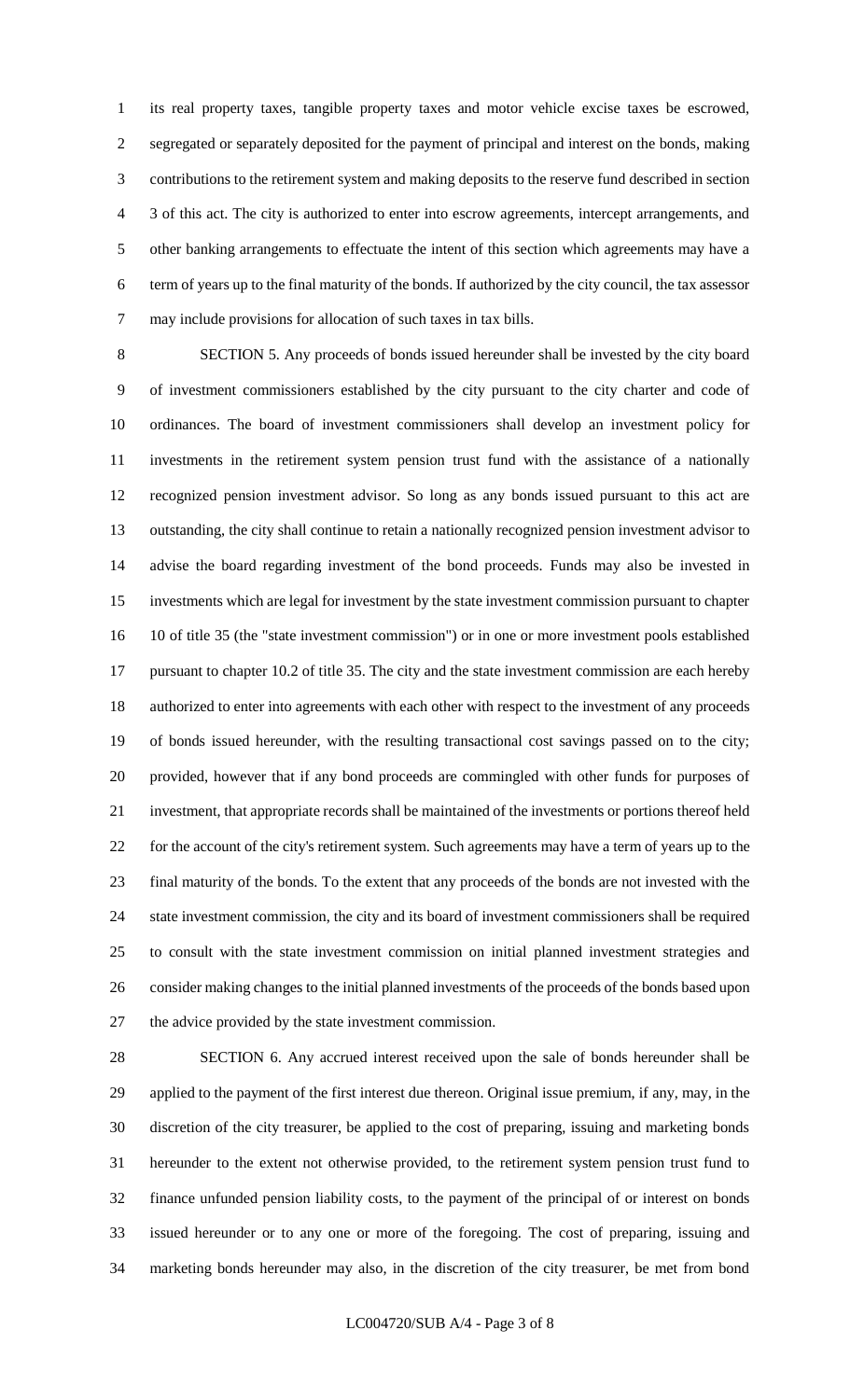proceeds exclusive of premium and accrued interest or from other monies available therefor. In exercising any discretion under this section, the city treasurer shall be governed by any instructions adopted by resolution or ordinance of the city council. Except as provided in section 9 hereof, bond proceeds shall not be used to reimburse the city for previous contributions to the retirement system pension trust fund or any prior costs associated with the retirement system. So long as any bonds issued by the city under this act outstanding, the city shall not withdraw funds from the retirement system pension trust fund for any purpose other than providing benefits to members and their beneficiaries, defraying reasonable expenses of administering the funds of the retirement system, conforming with accounting adjustments and return of employee contributions in appropriate cases.

 SECTION 7. All bonds issued under this act and the debts evidenced thereby shall be obligatory on the city in the same manner and to the same extent as other debts lawfully contracted by it shall be excepted from the operation of § 45-12-2 and the provisions of the city charter. No such obligation shall at any time be included in the debt of the city for the purpose of ascertaining its borrowing capacity. The city shall annually appropriate a sum sufficient to pay the principal and interest coming due within the year on bonds issued hereunder to the extent that monies therefor are not otherwise provided. If such sum is not appropriated, it shall nevertheless be added to the annual tax levy. In order to provide such sum in each year and notwithstanding any provision of law to the contrary, all taxable property in the city shall be subject to ad valorem taxation by the city without limitation as to rate or amount.

 SECTION 8. Any bonds issued under the provisions of this act, and coupons, if any, if properly executed by officers of the city in office on the date of execution, shall be valid and binding according to their terms notwithstanding that before the delivery thereof and payment therefor any or all of such officers shall for any reason have ceased to hold office.

 SECTION 9. Pending any authorization or issue of bonds hereunder, the city treasurer, with the approval of the city council given by a resolution or ordinance passed and approved in the manner provided in the city charter, may, to the extent that bonds may be issued hereunder, apply funds in the treasury of the city to the purposes specified in section 2, such advances to be repaid without interest from the proceeds of bonds subsequently issued or from the proceeds of applicable federal or state assistance or from other available funds.

 SECTION 10. If the unfunded pension liability to be funded with the proceeds of an issue of bonds issued under this act relates in part to employees of a component unit, department or board of the city, each such component unit, department or board shall be responsible for reimbursing the city for such proportion of the annual debt service expense paid by the city for bonds issued hereunder as is equal to the proportion of the total unfunded pension liability to be funded with the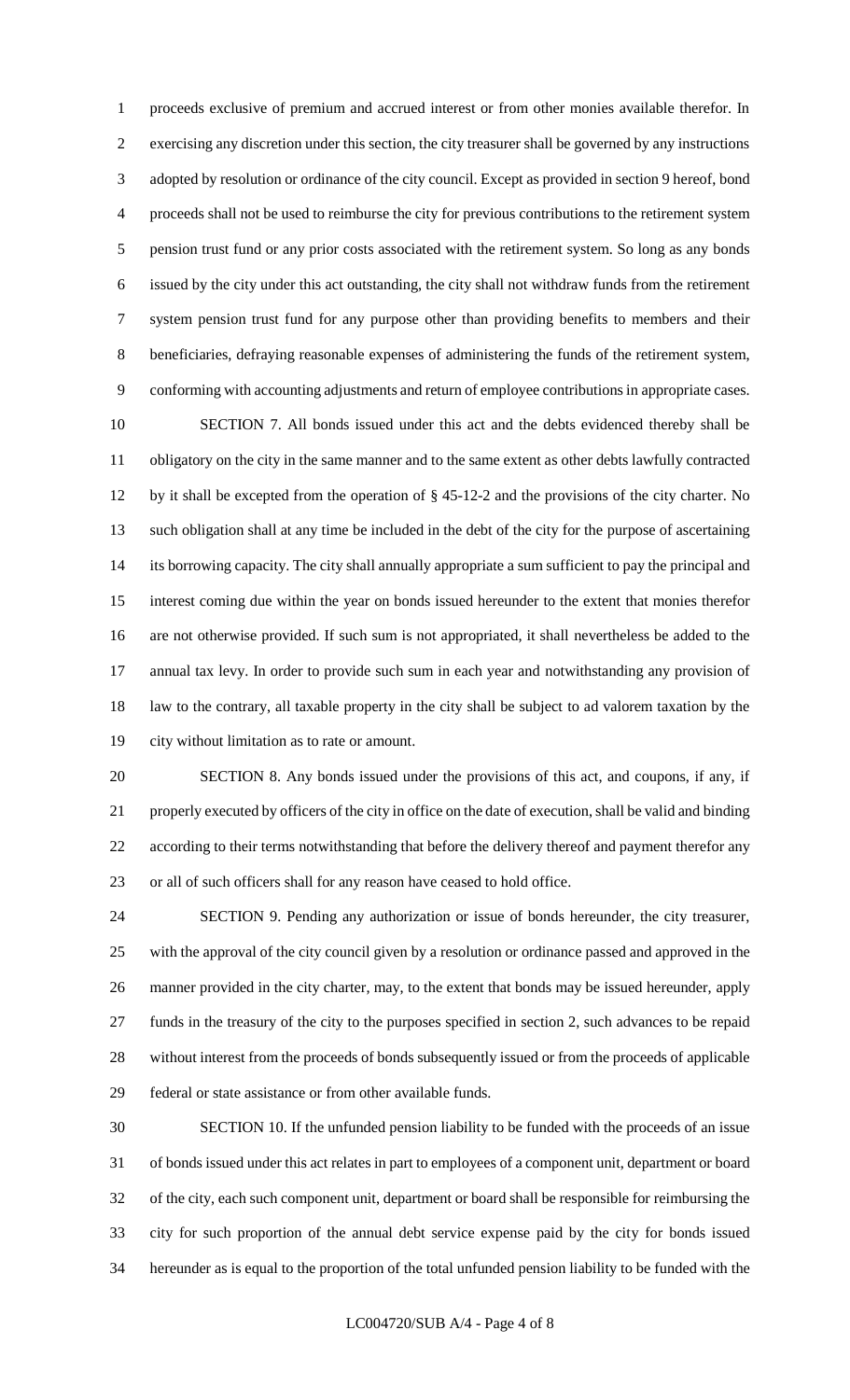proceeds of the bonds as relates to that component unit, department or board. Notwithstanding the provisions of any general or special law, the city's maintenance of effort obligations pursuant to § 16-7-23 or any other law, shall be unaffected by: (1) The city's appropriation and payment of the portion of annual debt service for the bonds which is applicable to school department personnel who are members of the city retirement system; and (2) The school department's budgetary allocation and reimbursement of such amount as provided in this section 10.

 SECTION 11. Until such time as: (1) All bonds issued under this act (including any refunding bonds or other evidences of indebtedness issued to refinance the bonds issued under this act) are paid in full, or provision has been made for their payment; or (2) Such time as the system is one hundred percent (100%) funded, whichever occurs first, the city shall not approve any agreement or amendment to an agreement which has the effect of shifting pension benefit costs from employees to the city, nor shall the city approve any agreement or amendment to an agreement which has the effect of permitting employees who are participants in the retirement system to contribute to the retirement system an amount less than eight percent (8%) of the employee's pensionable compensation for all employees who are not sworn public safety employees of the fire department or the police department (also sometimes known as class A employees), or less than fifteen percent (15%) of the employee's pensionable compensation for sworn public safety employees of the fire department and the police department (also sometimes known as class B employees) in the current or any future fiscal year. For purposes of this section "one hundred percent (100%) funded" is the funded percentage on a "market value of assets" basis from the system's annual actuarial valuation. This section shall not be construed in any way to limit the city retirement board's ability to approve changes to actuarial assumptions.

 SECTION 12. It shall be a condition precedent to the issuance of any bonds hereunder that the city shall first make a deposit of at least ten million dollars (\$10,000,000) into one or more restricted and segregated accounts to be held in trust by the city director of finance, together with any income accruing thereon, solely for the purpose of funding employee benefit plans (which plans may be those currently set forth in collective bargaining agreements) that provide post- employment benefits other than pensions ("OPEB") such as, but not limited to, medical, dental, prescription, vision care and similar post-employment benefits to plan participants who are eligible for coverage thereunder (not including teachers), and expenses of the plans. Not later than July 1, 2023, the city board of investment commissioners, established pursuant to section 815 of the city's home rule charter, shall enter into one or more formal OPEB trust arrangements, which may provide for one or more agreements with banks, trust companies or other financial intermediaries to serve as custodian of trust funds. The board of investment commissioners shall invest and reinvest the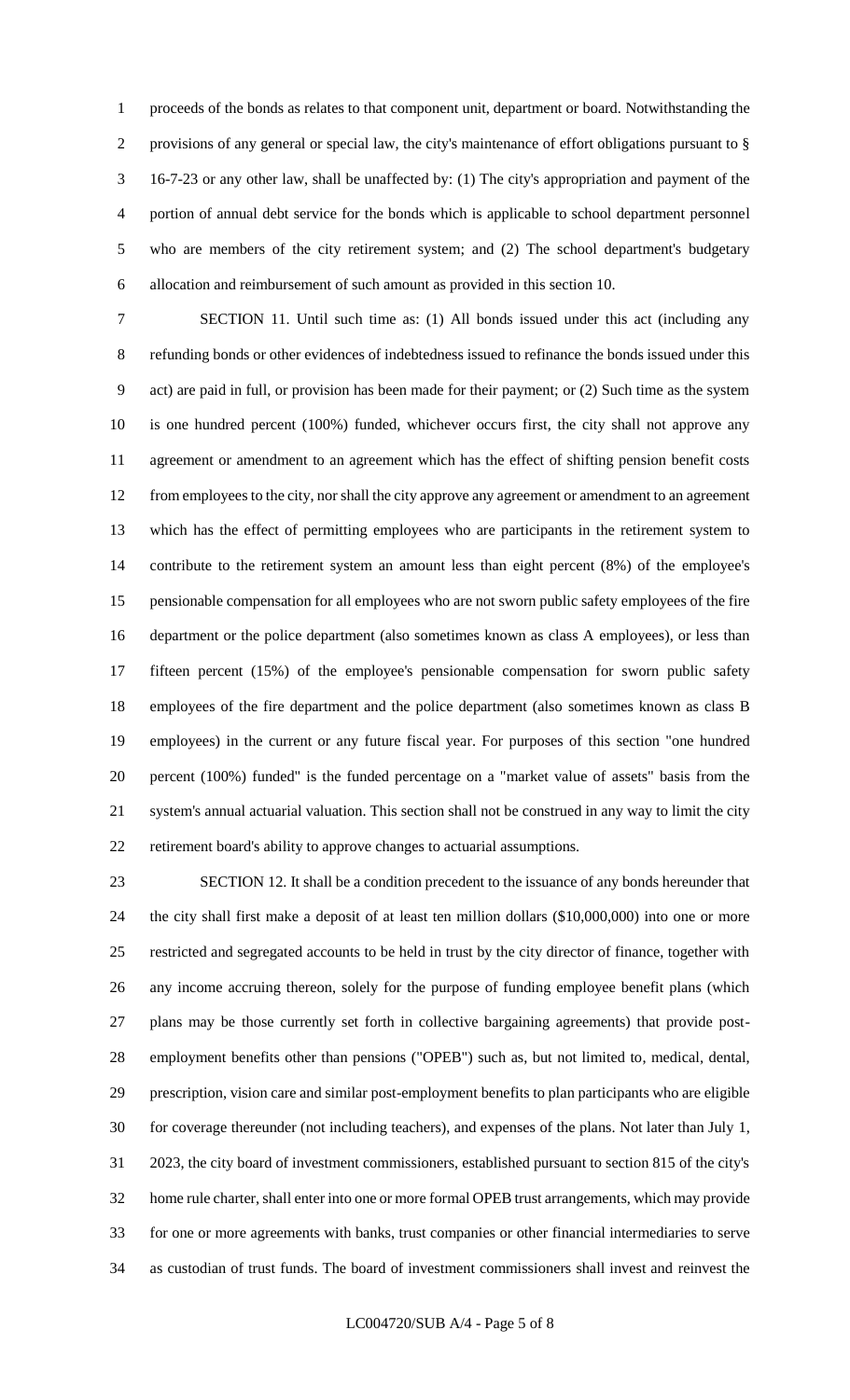amounts temporarily held in the restricted and segregated account or accounts and the amounts held in the OPEB trust funds in any investment permitted for the city's pension funds consistent with the prudent person rule and investment policies of the city. Pending the establishment of the formal OPEB trust arrangements, the director of finance may disburse not more than five percent (5%) of the monies held in the segregated account or accounts to reimburse the city for current or past OPEB payments, to pay healthcare providers or premiums directly, to reimburse or pay eligible plan participants, or to pay for expenses of the plans. To the extent of any conflict of this section with any general or special law of applicability or the city's home rule charter, this act shall be controlling.

 SECTION 13. Bonds may be issued under this act without obtaining approval of any governmental agency or the taking of any proceedings or the happening of any conditions except as specifically required by this act for such issue, and shall not be subject to § 45-12-22.4. In carrying out the financing under this act, all action shall be taken which is necessary to meet constitutional requirements whether or not such action is otherwise required by statute, but the validity of bonds issued hereunder shall in no way depend upon the validity or occurrence of such action.

 SECTION 14. Any unissued authority to issue bonds under this act shall be extinguished without further action of the general assembly or the city council on the date which is five (5) years after the effective date of this act.

 SECTION 15. The city treasurer and mayor, on behalf of the city, are hereby authorized to execute such instruments, documents or other papers as they deem necessary or desirable to carry out the intent of this act and are also authorized to take all actions and execute all documents or agreements necessary to comply with federal tax and securities laws, which documents or agreements may have a term coextensive with the maturity of the bonds authorized hereby, including Rule 15c2-12 of the Securities and Exchange Commission (the "Rule") and to execute and deliver a continuing disclosure agreement or certificate in connection with the bonds in the form as shall be deemed advisable by such officers in order to comply with the Rule.

 SECTION 16. The provisions of this act are severable, and if any of its provisions are held unconstitutional or invalid for any reason by any court of competent jurisdiction, the decision of the court shall not affect or impair any of the remaining provisions.

 SECTION 17. The question of the issuance of the bonds shall be submitted to the electors of the city at a special citywide election other than a primary, to be held on a date to be determined by resolution of the city council. The question shall be submitted in substantially the following form: "Shall the City of Providence finance a contribution towards the unfunded pension liability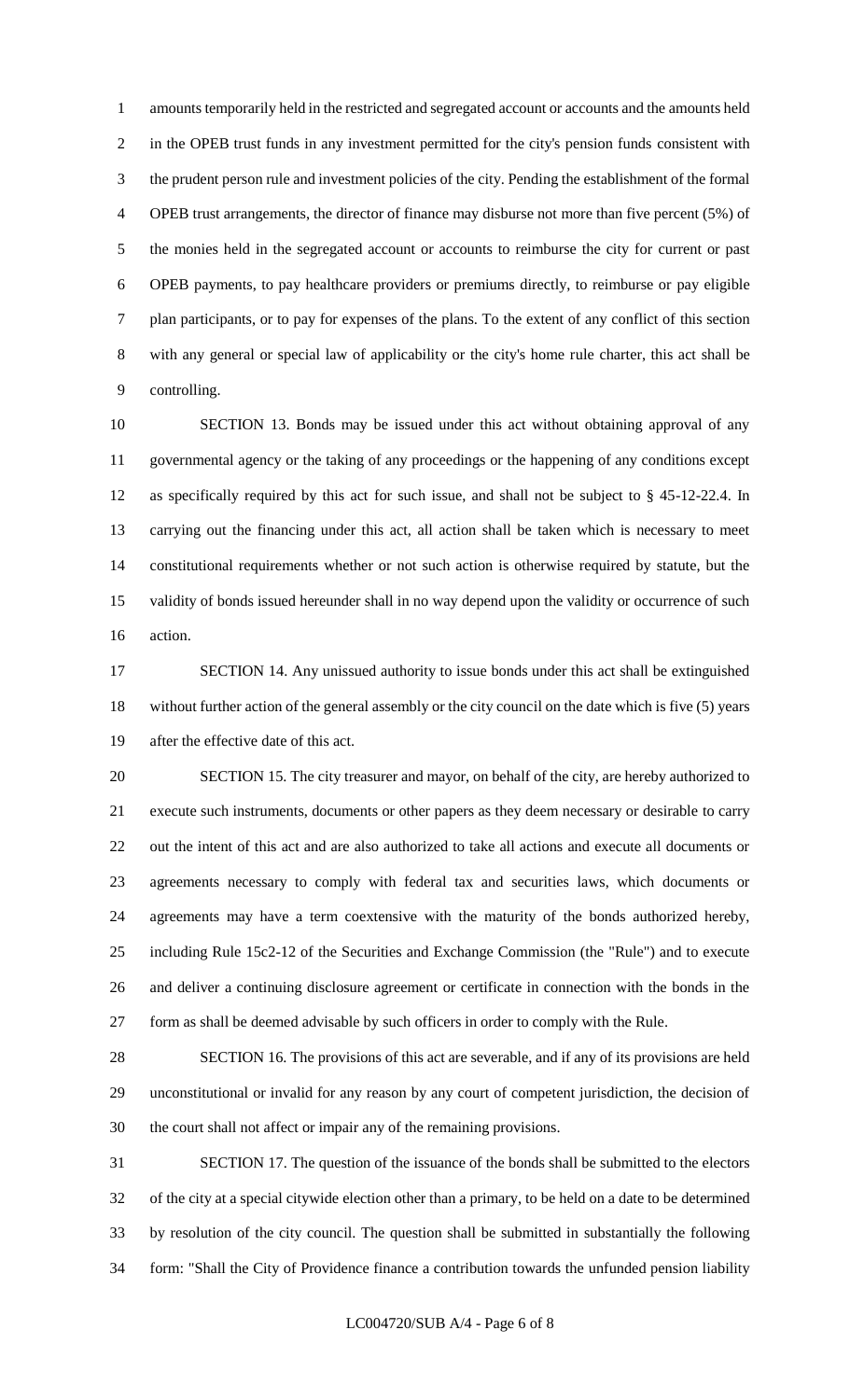of the Employee Retirement System of the City of Providence by the issuance of general obligation bonds in a principal amount not to exceed \$515,000,000?" and the warning for the election shall contain the question to be submitted. From the time the election is warned and until it is held, it shall be the duty of the city clerk to keep a copy of the act available at the city clerk's office for public inspection, but the validity of the election shall not be affected by this requirement. To the extent of any inconsistency between this act and the city charter or any other general law or law of special applicability to the city, this act shall prevail.

 SECTION 18. This section 18 and section 17 shall take effect upon passage. The remainder of this act shall take effect upon the approval of this act by a majority of those voting on the question at the election prescribed by section 17, or upon passage, whichever occurs last.

======== LC004720/SUB A/4 ========